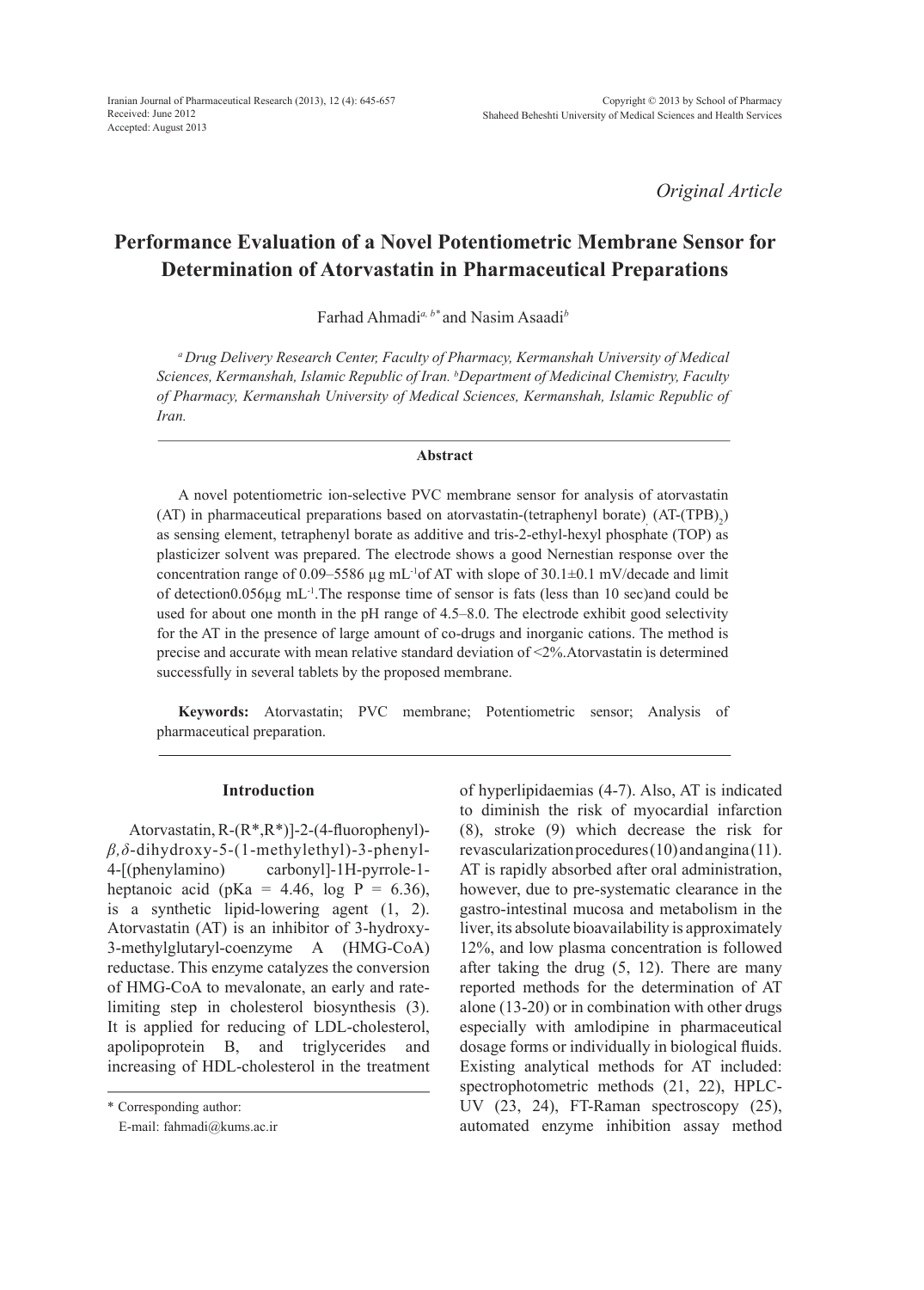using radioactivity detection (26), UPLC (27) and also HPLC equipped with mass spectrometry detection (13-15). Novakora and coworkers, reported the HPLC methods for determination of AT in various fields of applications, including bio-analytical assays, pharmaceutical assays and environmental applications (28). Although the chromatographic methods are more sensitive and specific, but these devices requires sophisticated and expensive instruments, a specific column for each determination and special care with reagents before its injection into the chromatographic system (filtration, extraction and degassing)  $(23, 29-31)$ . Furthermore, automated enzyme inhibition assay method need to long sample pretreatingtimes (26) and FT-Raman spectroscopy (25) has a small calibration range. Without all of these drawbacks and presenting high analytical ranges and reproducibility's, minimal interference from associated and related species, direct application to turbid and colored drug solutions without any pre-treatment and low cost and easy operation of the potentiometric instrumentation, direct potentiometry using conventional ion selective electrodes (ISEs) is nowadays a highly desirable alternative for the analysis of pharmaceutical compounds (32-34). In the present work, a plastic membrane electrode is prepared based on incorporation of an ion pair complex of sodium tetraphenylborate (NaTPB) anion with AT in a PVC matrix plasticized with tris-2-ethyl-hexyl phosphate (TOP). The electrode was applied for analysis a range of AT concentrations in the region  $0.089 - 5586$  µg mL<sup>-1</sup> using the Nernstain equation.

### **Experimental**

# *Reagents and materials*

The pure form of atorvastatin  $(C_{33}H_{35}FN_2O_5)$ , gfw=558.7) used in the present work was supplied by Bakhtar Bioshimi Pharmaceutical Company (Kermanshah, Iran). All chemicals used where of analytical or pharmaceutical grade and solutions were prepared in double distilled water. Dibutyl

phthalate (DBP), dioctyl phthalate (DOP), tri-butyl phosphate (TBP), tris-2-ethyl-hexyl phosphate (TOP), 2-nitrophenyloctyl ether (2- NPOE), NaTPB, high relative molecular weight PVC, and tetra-hydrofuran (THF) were obtained from Fluka, or Merck and used as received. 0.0558 gr of AT was dissolved in 1.0 mL MeOH and  $0.5$  mL of HCl  $0.01$  M to form the AT(HCl)<sub>2</sub> and then diluted to 10 mL by adding doubledistilled water. Then the ion pair was prepared from aqueous medium by adding 5.0 mL of saturated NaTPB solution to 10 mL of10<sup>-2</sup>M of AT solution. The resulting ionpair precipitate was filtered, washed thoroughly with distilled water and dried under  $N_2$  atmosphere at room temperature. Stock solution of AT (5586000 ng mL-1) was prepared by dissolving an appropriate amount of the AT in MeOH-water (20-80%). Other dilute solutions  $(0.00558-5586 \mu g \text{ mL}^{-1})$ were prepared by serial dilution and both the pH and ionic strength were kept constant at 5 and 0.01M, respectively.

#### *Apparatus*

Potentiometric measurements were carried out at  $25 \pm 0.1$  °C on a multichannel digital potentiometer pH/ion analyzer (model pH 162). The membranes were equilibrated for 1 day in 10- 3 M AT solution and the potentials were measured using PVC matrix membranes in conjunction with Ag/AgCl electrodes by setting up following electrochemical cell assembly:

The FT-IR measurement was carried out using Shimadzu (IR Prestige-21). The elemental analysis was performed using Heraeus CHN elemental Analyzer. The pH values of solutions were adjusted employing a Metrohm model 827 using a combined glass electrode. The chromatographic analysis was carried out according to our previous work (22) using a KNAURE instrument equipped with a power supplier and a UV detector. The HPLC was controlled by EZ-Chrome Elite software. The separation was performed on a Eurospher 100- 5C18 column (240  $\times$  4.0 mm i.d.). The mobile phase, consisted of MeOH–acetonitrile–0.05

| Internal Reference    | Internal solution  |          | Test solution | External reference    |
|-----------------------|--------------------|----------|---------------|-----------------------|
| Electrode $(Ag/AgCl)$ | $10^{-3}$ AT; pH=5 | Membrane | $pH=5$        | Electrode $(Ag/AgCl)$ |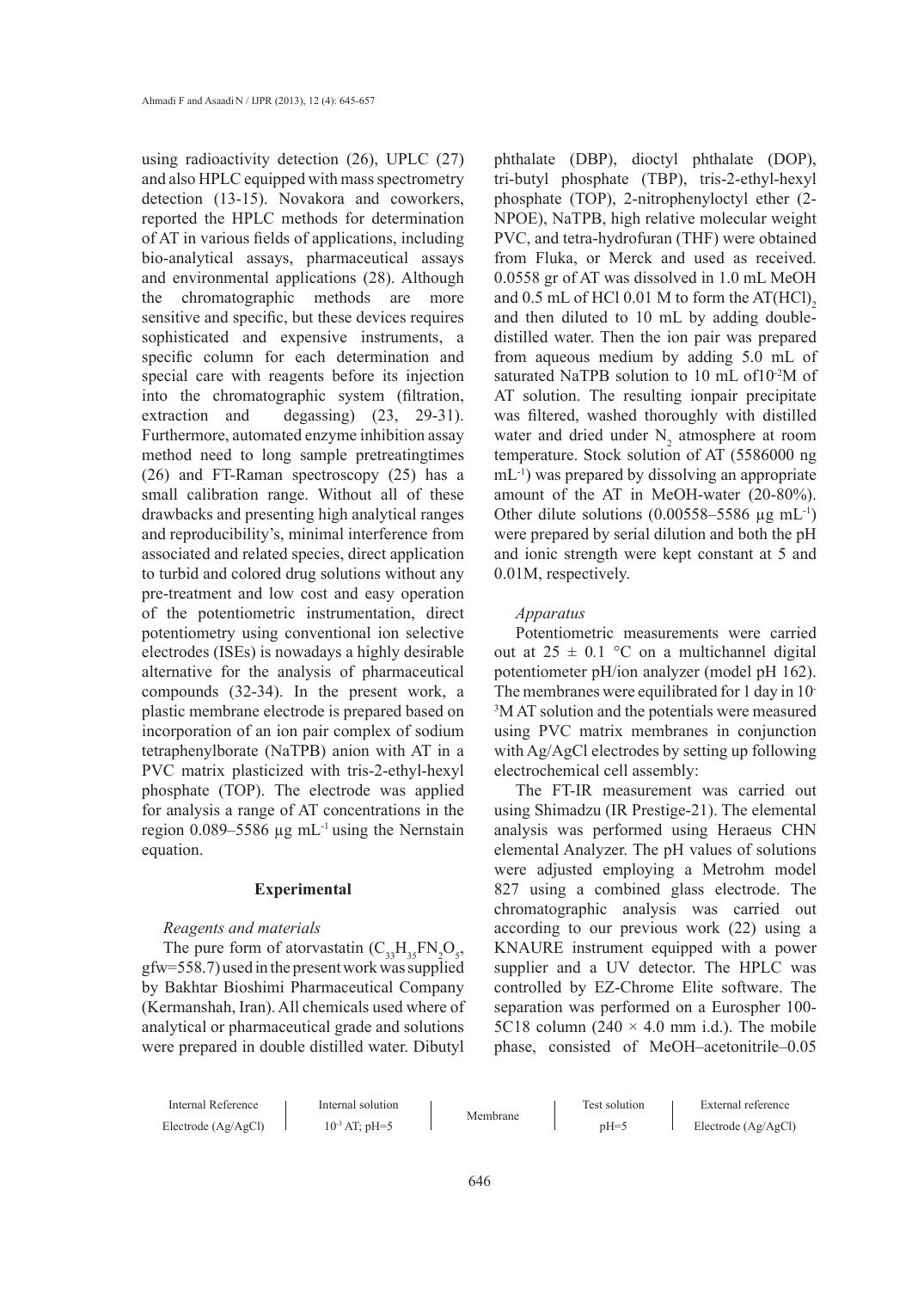M phosphate buffer (pH 3.0, 40:35:25 V/V%). The column was placed at an oven at 40 °C. The flow rate was  $1.0$  mL min<sup>-1</sup>, and the detection wavelength was 237 nm. The injection volume was 20  $\mu$ L and the run time was 7.0 min.

#### *Electrode preparation*

The membrane composition was studied by varying the percentages (w/w  $\%$ ) of the ion pair, polyvinyl chloride (PVC) and plasticizer, until the optimum composition that exhibits the best performance characteristics was obtained (35- 37). The membranes were prepared by dissolving the required amount of the AT-(TPB)2, PVC and TOP, in 2.0 mL of THF. The solution mixture was poured into a 5.0 cm Petri dish and left to dry in air. To obtain the uniform membrane thickness, the amount of THF was kept constant in all preparations, and its evaporation was fixed for 4 h. A 15 mm diameter disk was cut out from the prepared membrane and glued using PVC–THF paste to the polished end of a plastic tube. The electrode body was filled with internal solution. The electrode is preconditioned by soaking in 558.6  $\mu$ g mL<sup>-1</sup> of AT solution.

#### *Selectivity*

The potentiometric selectivity coefficients  $(K_{AB}^{pot})$  of the proposed sensor towards different substances were determined according to previous reported work (38) by a separate solution method using the following equation (I) (39):

$$
-log(K_{A,B}^{pot}) = \frac{E_1 - E_2}{2.303 \frac{RT}{Z_A F}} + \left(1 - \frac{Z_A}{Z_B}\right) log a_A
$$
  
(I)

where  $K_{AB}^{pot}$  is the potentiometric selectivity coefficient,  $E_1$  is the potential measured in  $10^{-3}$ M AT solution,  $E_2$  is the potential measured in 10<sup>-3</sup> M interfering solution,  $Z_A$  and  $Z_B$ are the charges of AT and interfering ion, respectively,  $a_{\lambda}$  is the activity of the drug and 2.303  $\frac{RT}{ZAF}$  represents the calibration slope of the investigated sensor  $(mV/concentration)$ decade).

*Construction of calibration graph* The conventional plastic membrane electrode was immersed in solutions of different concentrations of AT covering the concentration range  $0.0055-5586$  µg mL<sup>-1</sup> of AT. The cell potential was recorded for each solution with constant stirring at  $25 \pm 0.1$  °C and plotted against *log*[AT]. The slope of the calibration graph was calculated using Nernestain equation (II):

$$
E = E_{ISE}^{\circ} + 2.303 \frac{RT}{zF} \log[AT]
$$
  
(II)

Where *R* is the gas constant, *F* is the Faraday equivalent and *z* is the charge of the analyte. The term  $E \int_{\text{S}E}$  is a constant which is the sumof all invariants in the system.

*Analysis of AT in lipitor, amostat, and biotor plus tablets*

The tablet sample preparations were performed in accordance of work of Hussein et al., (40). A homogenized powder was prepared from five accurately weighed of each Lipitor (10, 20, 40 mg) –contains atorvastatin (10, 20, 40 mg), Amostat (5/20, mg) contains–amlodipine/ atorvastatin (5/20 mg), and Biotor Plus (5/20 mg) contains–amlodipine/atorvastatin (5/20 mg) tablets. An appropriate amount of each tablet powder was transferred into a 10 mL Erlenmeyer flask. Dissolution of the drug was assisted by means of a magnetic stirrer and by addition of 2.0 mL of MeOH. The mixture was then filtered and made up to the mark with acetate buffer  $(pH = 5.0, 0.01$  M) in a 50 mL volumetric flask. In accordance of the label for each tablet (10, 20, 40 mg AT per tablet, and5/20 mg amlodipine/ atorvastatinper tablet), the amount of AT should be 55860 ng mL1 M in volumetric flask. The AT content was determined by the proposed membrane-selective electrode, using the calibration method.

### **Results and Discussions**

### *The proposed ion pair structure of AT-TPB*

AT is a white to off–white crystalline powder with  $pK_a = 4.46$ . It is insoluble in aqueous solutions with  $pH \leq 4.0$ , while it is very slightly soluble in distilled water and freely soluble in methanol. For preparation of ionpair we found out that the AT is soluble in mixture of MeOH-0.01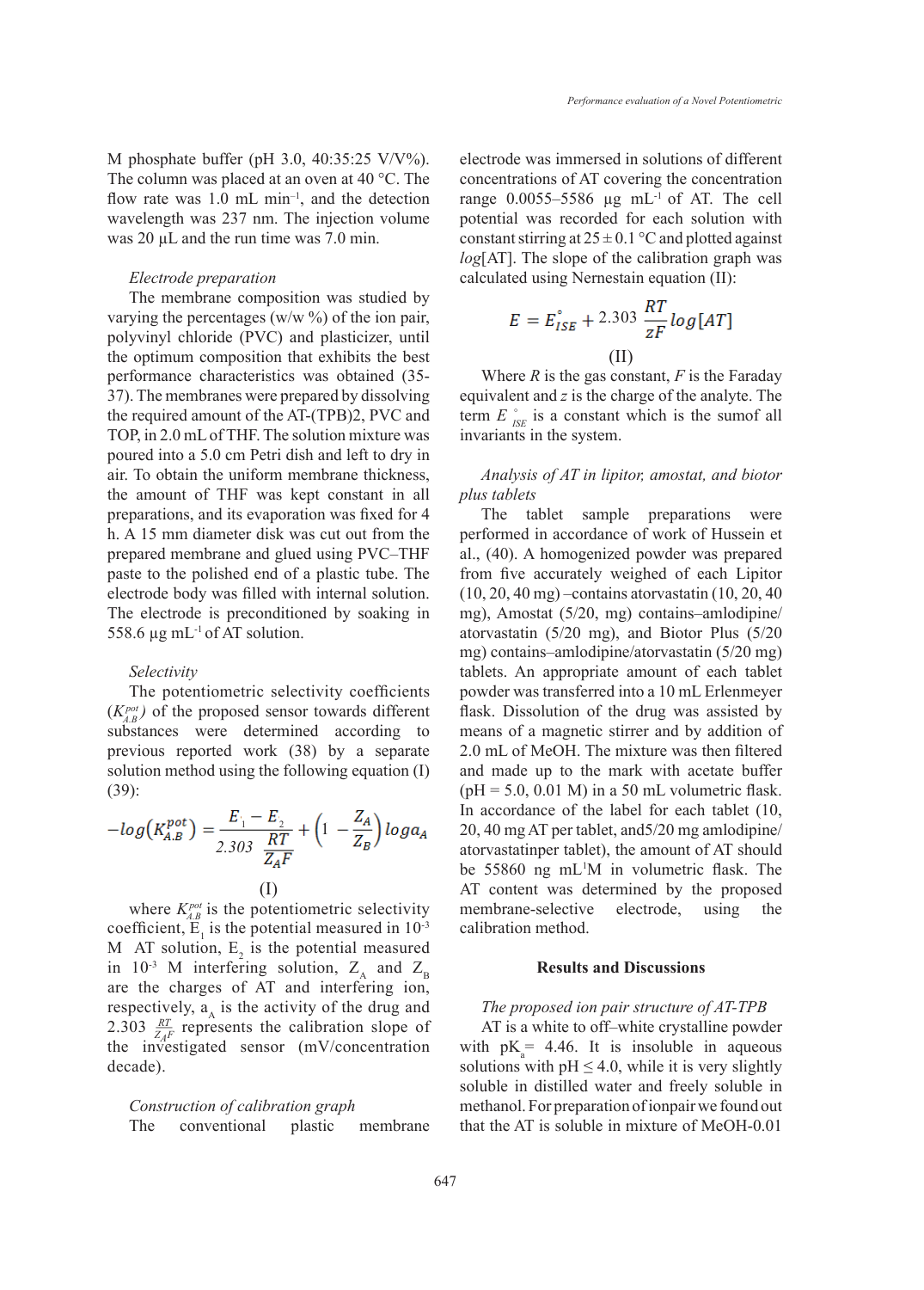

**Figure 1.** Suggested structure of atorvastatin-tetraphenylborate  $(AT-(TPB)<sub>2</sub>)$  ionpair.

M HCl solution (66:33%). The AT can behave as cation in acidic medium, due to presence of amid and carboxylic moiety (41). The composition of the precipitate was investigated by elemental analysis. The calculated percentage of C, H, and N for the AT-(TPB), (with mole ratio  $1:2$ was 81.16%, 6.42% and 2.34%, while the found percentages amounted to 80.5%, 6.21%, 2.26%, respectively. The results indicated the formation of a 1:2 ion pair (AT:TPB). Also the FT-IR measurements revealed that the –CO–NH– and –COOH moiety can be protonated and formed the ion pair with NaTPB. According to the calculated elemental analysis data and the FT-IR measurements for the ion-associate complex we proposed the follow structure for resulted 1:2  $AT-(TPB)<sub>2</sub>$  ionpair (Figure 1).

# *The evaluation of proposed ionpair as ionophor in PVC membrane*

In the next experiments  $AT-(TPB)$ <sub>2</sub> was used as an ionophor in construction of PVCmembrane electrode for AT. The potential

response of constructed electrode for AT and several drugs are shown in Figure 2. As it is seen, except for the AT, for all other drugs, the slopes of the corresponding potential-*pM* plots are much lower than the expected Nernstian slope of 30 mV per decade for the 1:2 AT-(TPB), ion pair (42).

#### *Investigation of membrane composition*

The proposed membrane sensor generates stable potential response in aqueous solutions containing AT after conditioning for 24 h in a 558.6 µg mL-1AT solution. Table 1 shows the data obtained with membranes having various ratios of different constituents. It is well known that some important features of the PVC-based membranes, such as the nature and amount of ionophor, the properties of the plasticizer, the plasticizer/PVC ratio and, especially, the amount of additive used, significantly influence the sensitivity and selectivity of the ion-selective electrodes (35, 36, 42). From the data, TOP was found to be the optimum available plasticizer for the PVC membrane sensor. It plasticizes the membrane, dissolves the ion-association complex and adjusts both of the membranes permittivity and ion-exchanger sites mobility to give highest possible selectivity and sensitivity (43). Other plasticizers such as TBP, NPOE, DBP and DOP failed in dissolving the ionpair and thus gave noisy responses. As can be seen from Table 1, by increasing amount of ion pair in membranes, the slopes were increased. Using  $4\%$  of AT-(TPB)<sub>2</sub> and 65% of TOP in the membrane electrode displays Nernstian slope towards AT (membrane NO.9). As it is observed, (membrane NO. 12) the response of electrode to AT is affected only by the ionpair. Also, the sensitivity of the electrode in the absence of additive is poor (no.4 with a slope 27.2 mV/decade). Addition of additives (NaTPB) improves the sensitivity of the AT sensor. Table 1 revealed that addition of NaTPB as a suitable additive to the membrane increases the sensitivity of the sensor from 27.2 (NO.4) to 30.1 mV/decade (NO. 9). It is well established that the presence of lipophilic negatively charged additives improves the potentiometric behavior of certain selective electrodes not only by reducing the ohmic resistance and improving the response behavior and selectivity, but also,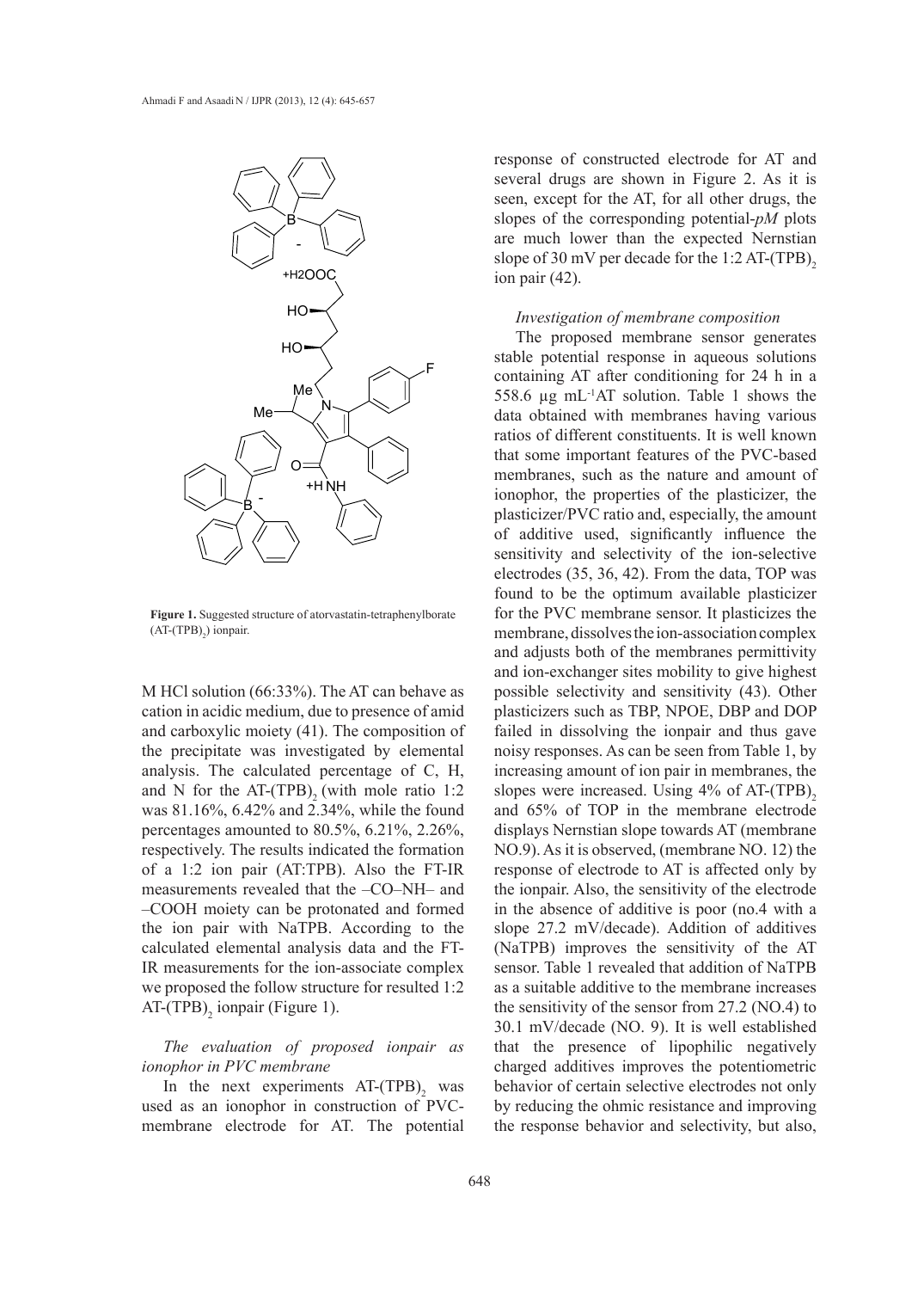

Figure 2. Electrode response for AT prepared with AT-(TPB), ionpair as ionophore, the membrane contain of PVC:NaTPB:ionopher: TOP with 35:1.0:1.5:65%, respectively, the pH=4.0.

in cases where the extraction capability of the ionophor is poor, by enhancing the sensitivity of the membrane electrode (44). However, the best performance was obtained with membrane NO.9. The optimum response of the electrode was tested after conditioning for different periods of time in 558.6 µg mL-1 AT. The slope obtained using 24 h of conditioning was closer to the theoretical slope expected on the basis of the Nernstian equation. Longer conditioning times produced no further improvements in the response. The proposed PVC membrane electrode was used over a period of 1.0 month without any significant change in potential. During these times, the detection limit and the slope of the electrode remained almost constant. Subsequently, the electrochemical behavior of the electrode gradually deteriorated. This would be due to aging effect and leaching of the ion pair, NaTPB and the solvent mediator from the

**Table 1.** Optimization of membrane ingredients.

|                | Percentage(W/W) of various components in membrane |             |              |                          |            |                          |                          |            |       |                               |       |
|----------------|---------------------------------------------------|-------------|--------------|--------------------------|------------|--------------------------|--------------------------|------------|-------|-------------------------------|-------|
| NO.            | <b>PVC</b>                                        | $AT-(TPB)2$ | <b>NaTPB</b> | <b>NPOE</b>              | <b>DOP</b> | <b>TBP</b>               | <b>TOP</b>               | <b>DBP</b> | slope | L.R $(\mu g \text{ mL}^{-1})$ | RT(s) |
| 1              | 33.0                                              | 1.0         | ٠            | 66.0                     |            |                          |                          |            | 39.5  | $16.76 - 5586$                | 20    |
| 2              | 33.0                                              | 1.0         | ۰            | $\overline{\phantom{a}}$ | 66.0       | $\overline{\phantom{a}}$ |                          |            | 22.2  | $223.4 - 5586$                | 35    |
| $\overline{3}$ | 33.0                                              | 1.0         | ٠            |                          | ۰          | 66.0                     |                          |            | 19.3  | $223.4 - 5586$                | 40    |
| $\overline{4}$ | 33.0                                              | 1.0         | ۰            |                          |            | ٠                        | 66.0                     |            | 27.2  | $3.9 - 5586$                  | 18    |
| 5              | 33.0                                              | 1.0         | ۰            |                          |            | $\overline{\phantom{a}}$ | $\overline{\phantom{a}}$ | 66.0       | 20.5  | $28 - 5586$                   | 25    |
| 6              | 33.5                                              | 1.0         | 0.5          |                          |            |                          | 65                       |            | 28.5  | $0.44 - 5586$                 | 18    |
| $\tau$         | 35                                                | 1.0         | 1.5          |                          |            | ٠                        | 65                       |            | 27.9  | $2.8 - 5586$                  | 18    |
| 8              | 36.0                                              | 0.5         | 2.0          |                          |            | $\overline{\phantom{a}}$ | 62                       |            | 20.1  | $5.6 - 5586$                  | 20    |
| 9              | 30.0                                              | 4.0         | 1.0          |                          |            | ۰                        | 65.0                     |            | 30.1  | $0.09 - 5586$                 | 10    |
| 10             | 30.0                                              | 3.0         | 0.0          |                          |            | ۰                        | 67.0                     |            | 28.8  | $0.11 - 5586$                 | 12    |
| 11             | 30.0                                              | 3.0         | 1.0          | ٠                        |            | ٠                        | 66.0                     |            | 29.4  | $0.11 - 5586$                 | 10    |
| 12             | 30                                                | 0.0         | 1.0          |                          |            |                          | 69                       |            | 12    | $1117 - 5586$                 | 50    |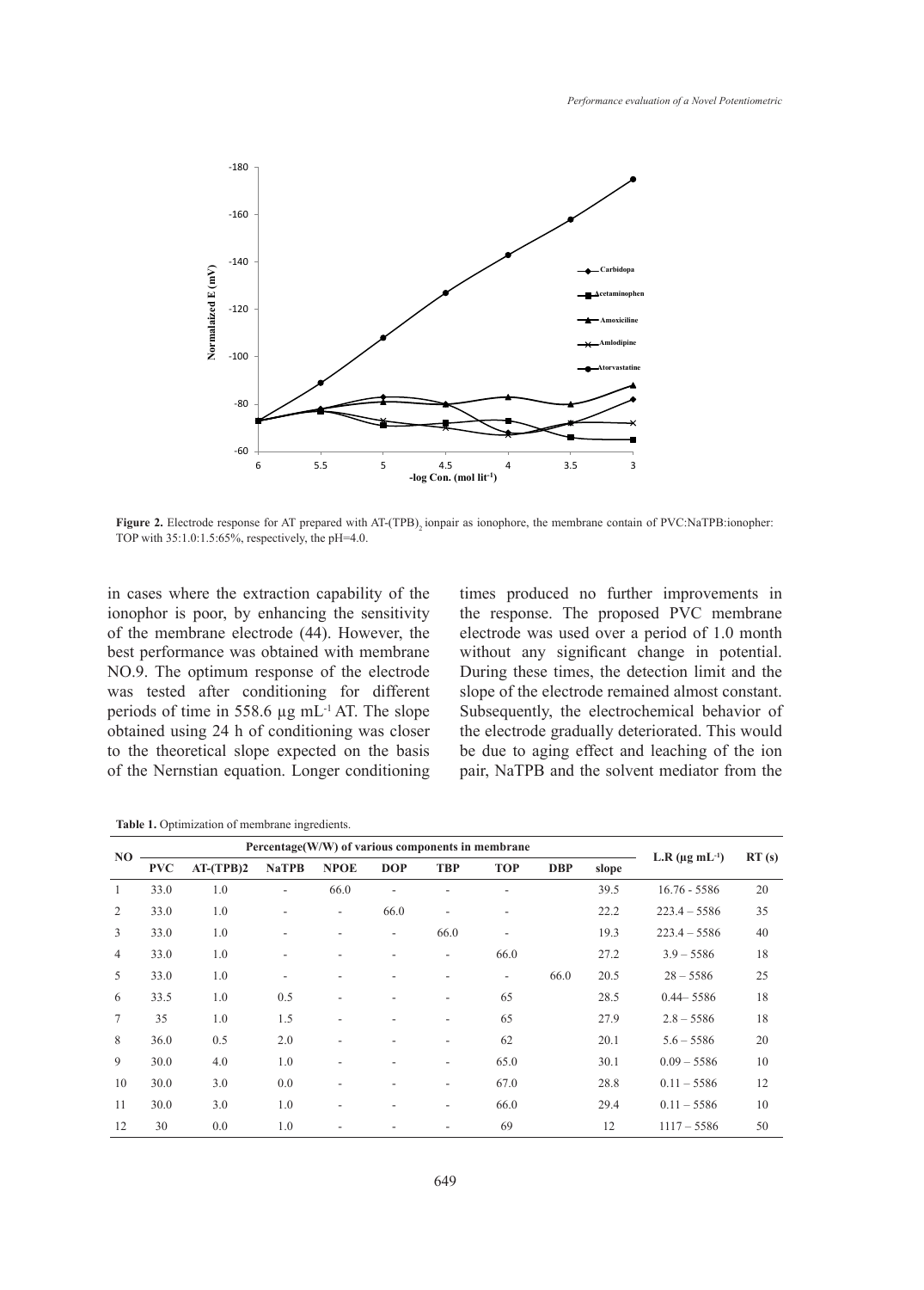

**Figure 3.** Effect of pH of the test solution on the electrode potential reading, ( $\bullet$ ) 2234, ( $\bullet$ ) 1.4and ( $\blacktriangle$ ) 0.14 µg mL<sup>-1</sup>AT solutions, the composition of membrane was like to the membrane NO.9.

membrane into the solution by time.

#### *The effect of pH on electrode response*

The pH dependence of the electrode potential was tested over the pH range 2.5-11 for 2234, 1.4 and 0.14  $\mu$ g mL<sup>-1</sup> AT solutions. The pH was adjusted with NaOH or HCl solution. The potential was independent of pH in the range 4.5-8for three concentrations (Figure 3). In acidic pH the precipitation of AT was observed and the potential of the electrode moved to negative potentials with increasing in pH of the working solution. Over the pH 8.0, the potential decayed. In addition, the potentials displayed by the electrode were noisy as the ionpair may decompose and leaked in to the solution.

# *Effect of temperature of the test solution*

Calibration plot (*E* versus *pAT*) was constructed in the test solution temperature range 25–60 ° C for proposed membrane. For the determination of the isothermal coefficients (*dE° /dt*) of the electrode, the standard electrode potentials (*E°* ) of the cell at different temperatures were obtained from the calibration plots as the intercepts at  $pAT = 0$ . The slope, usable

concentration range, and the standard potential (*E°* ) of the electrode at each temperature are given in Table 2. For the determination of the isothermal coefficient  $(dE<sup>\circ</sup>/dt)$  of the cell, the standard electrode potentials *E°* , is plotted versus t-25 (Figure 4), where *t* is the temperature of the test solution (° C). A straight-line plot is obtained according to the following equation (III):

$$
E^{\circ} = E^{\circ}_{(25)} + (dE^{\circ}/dt)(t-25)
$$
 (III)

The slope of the straight line obtained represents the isothermal coefficient of 0.00018 V/° C for proposed electrode (45). This low value of isothermal temperature coefficient revealed that the electrode has good thermal stability within the studied temperature range (25-60 °C).

# *Effect of internal reference solution*

The influence of the concentration of the internal solution was investigated for different concentrations of the AT solutions (55.8, 558.6, and 5586  $\mu$ g mL<sup>-1</sup>). It was found that, by changing the concentration of the internal reference solution, the slope of the Nernstian plots remains nearly constant. Therefore, 558.6 µg mL-1concentration of the reference solution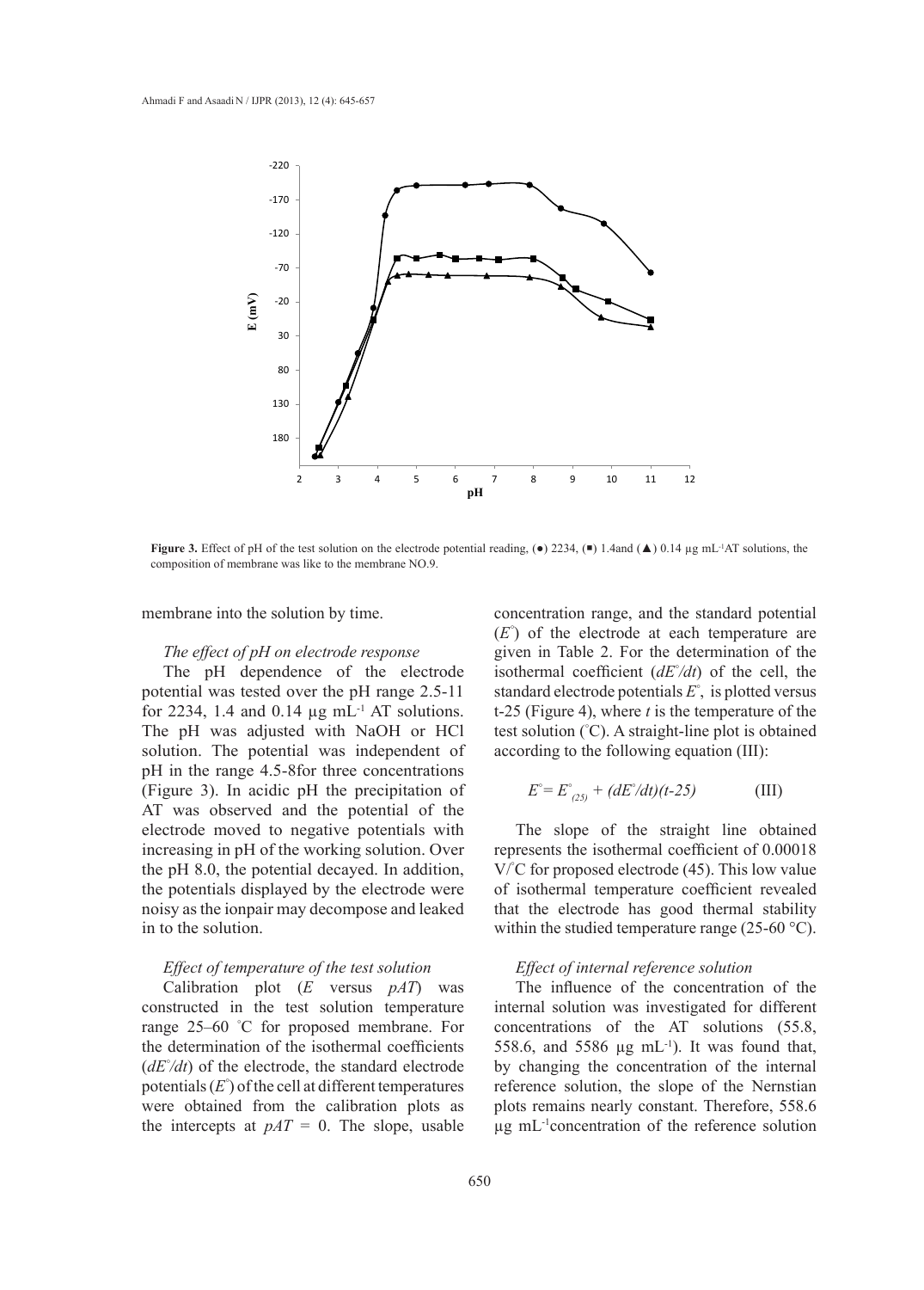

**Figure 4.** Variation of  $^{\circ}E_{\text{elec}}$  with temperature.

was quite appropriate for smooth functioning of the proposed sensor.

### *Response time*

Response time is an important factor for any potentiometric sensor. In fact response time is the time needed for the electrode to reach a stable. In this study, response time was recorded by changing the AT activity; over an activity range of 0.111-5586  $\mu$ g mL<sup>-1</sup>. The resulting data depicted in Figure 5, show that the time required to achieve a steady potential after successive immersion of a series of AT drugis  $\leq 10$  s.

#### *Selectivity*

The selectivity of the membrane in the

presence of some inorganic cations, coformulated drug (Amlodipine), other statin drugs, was investigated. The selectivity coefficients of electrode which determined by the separate solution method using Eq. (I) are presented in Table 3. The *−log(Kpot A.B )* values of the electrode show a high selectivity of the sensor for the AT. The selectivity of membrane is mainly dependence to how much matching is present between the locations of the lipophilic sites in the two competing species in the bathing solution side and those present in the receptor of the ion exchanger. The inorganic cations do not interfere owing to the differences in ionic size. In the case of other statin drugs, the high selectivity is mainly attributed to the difference in polarity

**Table 2.** Performance characteristics of proposed electrode at different temperatures.

| Temperature $(^{\circ}C)$ | Slope $(mV/decade)$ | Usable concentration range (pAT) | $E^{\circ}$ (mV) |
|---------------------------|---------------------|----------------------------------|------------------|
| 25                        | 30.1                | $5 - 2$                          | $-32.5$          |
| 30                        | 30.1                | $5 - 2$                          | $-32.8$          |
| 35                        | 30                  | $5 - 2$                          | $-32$            |
| 40                        | 30                  | $5 - 2$                          | $-32.8$          |
| 45                        | 29.8                | $4.8 - 2$                        | $-34.4$          |
| 50                        | 29.5                | $4.8 - 2$                        | $-35.5$          |
| 60                        | 29                  | $4.5 - 2$                        | $-37$            |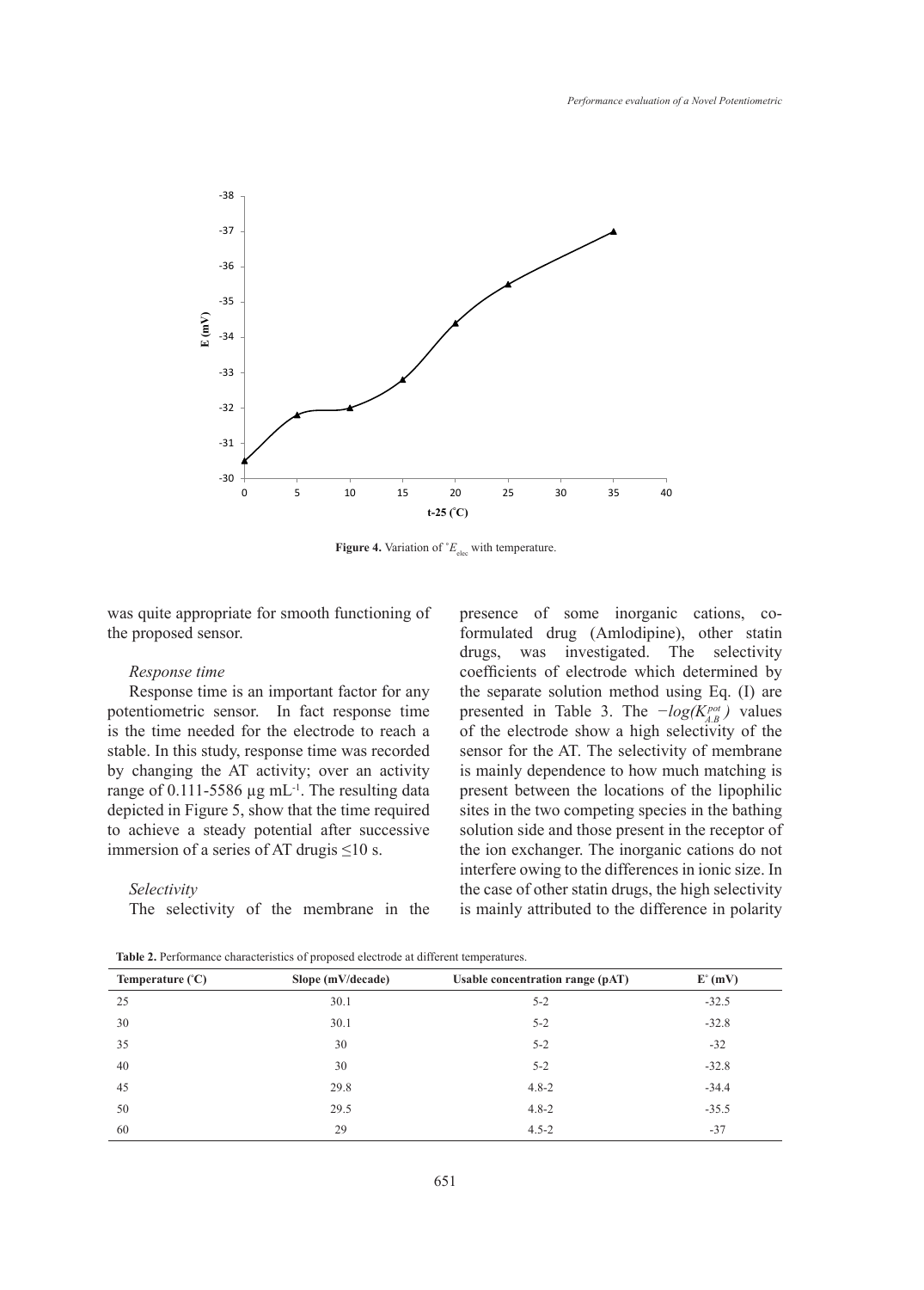

**Figure 5.** Dynamic response of the PVC membrane electrode based on AT-(TPB)<sub>2</sub> for step change in activities of AT.

and lipophilic character of their molecules relative to AT.

# *Effect of MeOH on membrane performance*

As the AT is insoluble in aqueous solutions with  $pH \leq 4.0$  and is very slightly soluble in distilled water, therefore, the sample preparation was performed in 20:80 %V/V of MeOH: acetate buffer, (see section 2.6). Therefore, the effect of MeOH on performance of the membrane was also studied in partially non-aqueous medium using water–methanol mixture. The membrane worked satisfactorily up to a maximum 20%

(v/v) content of methanol. In these mixtures, the working concentration range and slope remained unaltered, however, above a 20% non-aqueous content the slope decreased appreciably and reliable measurements could not be obtained. Also, the membranes were destroyed due to leaching of the ionophore from the PVC matrix.

# *Calibration curve, linearity range, detection limit, and reproducibility*

The choice of optimum membrane composition and measurement conditions must be resulted inacceptable calibration curve and

|                              | $\cup$ $\cdot$ $A.D'$ |                              |                       |
|------------------------------|-----------------------|------------------------------|-----------------------|
| <b>Interfering compounds</b> | $-log(K_{A,B}^{pot})$ | <b>Interfering compounds</b> | $-log(K_{A,B}^{pot})$ |
| Carbidopa                    | 4.6                   | $Na+$                        | 4.5                   |
| Acetaminophen                | 3.5                   | $K^+$                        | 4.8                   |
| Amoxicillin                  | 3.6                   | $NH4+$                       | 4.4                   |
| Amlodipine                   | 4.2                   | $Cd^{2+}$                    | 4.2                   |
| Levodopa                     | 4.7                   | $Cu2+$                       | 2.8                   |
| Minoxidil                    | 3.5                   | $Ag^+$                       | 3.5                   |
| Hydrocortisone               | 4.1                   | $Mg2^+$                      | 4.1                   |
| Levostatine                  | 3.8                   | $Fe2^+$                      | 4.2                   |
| $Ca^{2+}$                    | 3.4                   | $Fe3+$                       | 3.1                   |

**Table 3.** Selectivity coefficients *−log(K<sub><i>pot*</sub>)</sub> of various interference with the AT-selective electrode.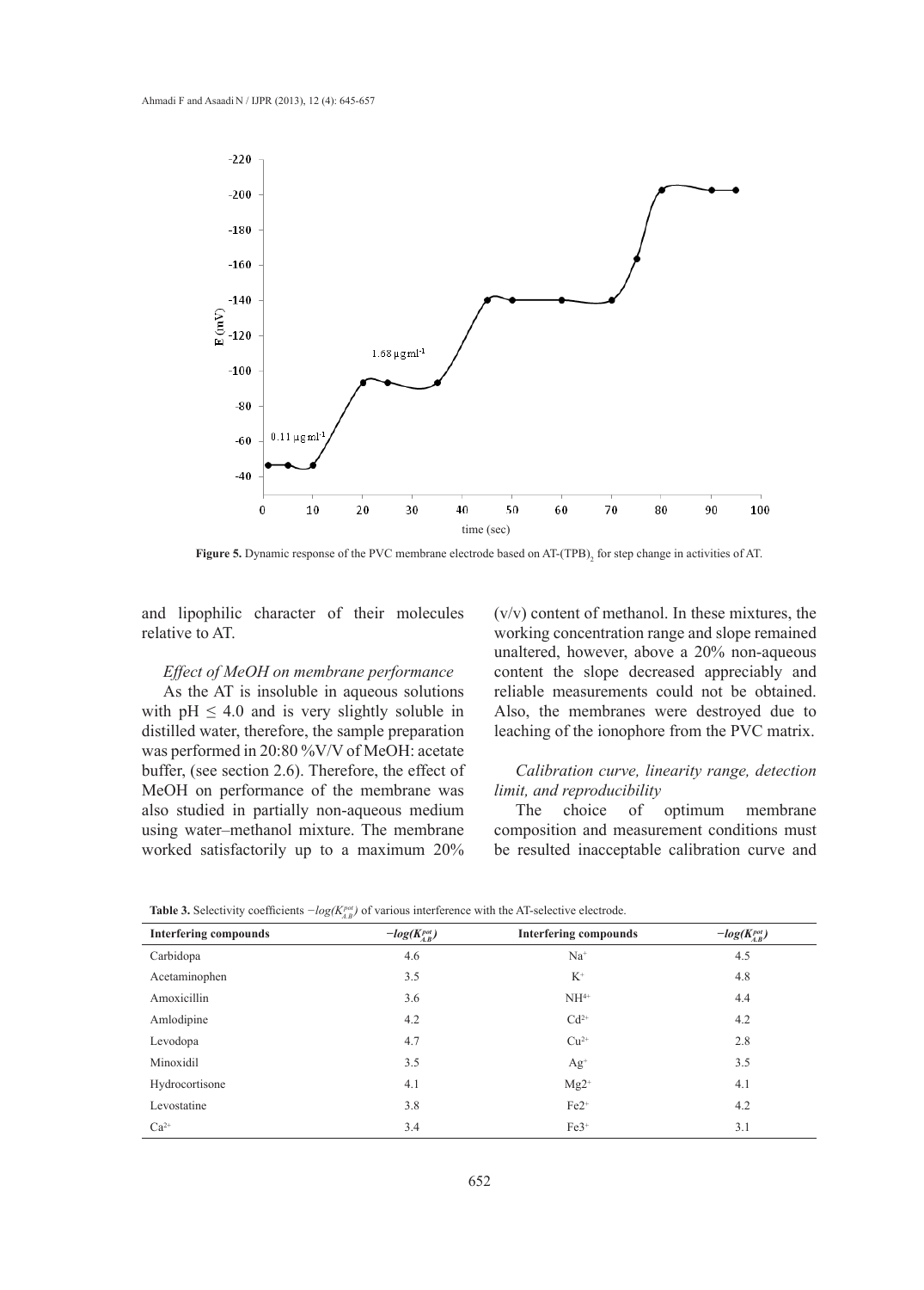a high degree of linearity over a usable range of concentrations. The best performance was exhibited by membrane containing the PVC:AT-  $(TPB)_{2}$ : NaTPB: TOP in the ratio 30: 4.0: 1.0: 65, respectively. This membrane showed a nearly Nernestian response with slope of  $30.1 \pm$ 0.1 mV/decade and a linear concentration range 0.09–5586  $\mu$ g mL<sup>-1</sup> (Figure 6). The detection limit, defined as the cross section of the two extrapolated linear segments of the calibration curve, was0.056  $\mu$ g mL<sup>-1</sup>. Five replicate determinations at three different concentration levels  $(0.5, 50, 5000 \text{ ng } \text{mL}^{-1})$  were carried out using the proposed electrode to test the precision

of the method. The relative standard deviations (RSD) were found 2.18%, 1.98, and 1.54%, respectively, indicating reasonable repeatability and reproducibility of the selected method.

# *Analytical applications*

The investigated electrode was proved to be useful in the potentiometric determination of AT in different tablets such as Lipitor (10, 20, 40 mg)– contains atorvastatin (10, 20, 40 mg), Amostat (5/20 mg)–contain amlodipine/atorvastatin (5/20 mg), and Biotor Plus (5/20 mg)–contain amlodipine/atorvastatin (5/20 mg). Collective results are given in Table 4. From the results, it is

| <b>Table 4.</b> determination of AT content in five types of tablets. |  |
|-----------------------------------------------------------------------|--|
|-----------------------------------------------------------------------|--|

|                                                         |                 | $HPLC$ (n=4)               |           |                            |
|---------------------------------------------------------|-----------------|----------------------------|-----------|----------------------------|
| <b>Tablet Name</b>                                      | Add (mg/tablet) | Found (mg/tablet) $\pm SD$ | Recovery% | Found (mg/tablet) $\pm SD$ |
|                                                         | $0.0\,$         | $9.85 \pm 0.18$            | 98.5      | $9.94 \pm 0.12$            |
| Lipitor $(10)$                                          | $2.0$           | $11.83 \pm 0.24$           | 98.5      | $12.03 \pm 0.18$           |
|                                                         | 5.0             | 14.80±0.25                 | 98.6      | $15.12 \pm 0.21$           |
| $at$ - test (95%; 3.18)<br>$E$ -test(95%; 9.28)         |                 | 0.83<br>2.25               |           |                            |
|                                                         | 0.0             | 19.95±0.39                 | 99.7      | $20.1 \pm 0.25$            |
| Lipitor $(20)$                                          | $2.0$           | 22.05 ± 0.45               | 100.0     | 22.14±0.24                 |
|                                                         | 5.0             | 25.14±0.40                 | 100.6     | 24.97±0.34                 |
| $at$ - test (95%; 3.18)<br>$E$ -test(95%; 9.28)         |                 | 0.65<br>2.43               |           |                            |
|                                                         | $0.0\,$         | $40.2 \pm 0.77$            | 100.5     | 39.87±0.41                 |
| Lipitor $(40)$                                          | $2.0\,$         | 41.89±0.70                 | 99.7      | $42.13 \pm 0.50$           |
|                                                         | 5.0             | $44.8 \pm 0.80$            | 97.7      | $45.10 \pm 0.65$           |
| $at$ - test (95%; 3.18)<br>${}^{a}$ F-test(95%; 9.28)   |                 | 0.76<br>3.53               |           |                            |
|                                                         | $0.0\,$         | 19.75±0.35                 | 98.7      | 19.89±0.24                 |
| Amostat (5/20)                                          | 2.0             | $22.1 \pm 0.49$            | 100.4     | 21.98±0.27                 |
|                                                         | 5.0             | 24.85±0.41                 | 99.4      | $25.12 \pm 0.31$           |
| <sup>a</sup> t-test (95%; 3.18)<br>$E$ -test(95%; 9.28) |                 | 0.66<br>2.13               |           |                            |
|                                                         | 0.0             | $19.9 \pm 0.37$            | 99.5      | $20.13 \pm 0.27$           |
| Biotor Plus (5/20)                                      | $2.0$           | 21.87±0.47                 | 22.4      | 22.05 ± 0.32               |
|                                                         | 5.0             | 24.75±0.41                 | 99.0      | 25.09±0.28                 |
| <sup>a</sup> t-test (95%; 3.18)<br>$E$ -test(95%; 9.28) |                 | 3.10<br>1.88               |           |                            |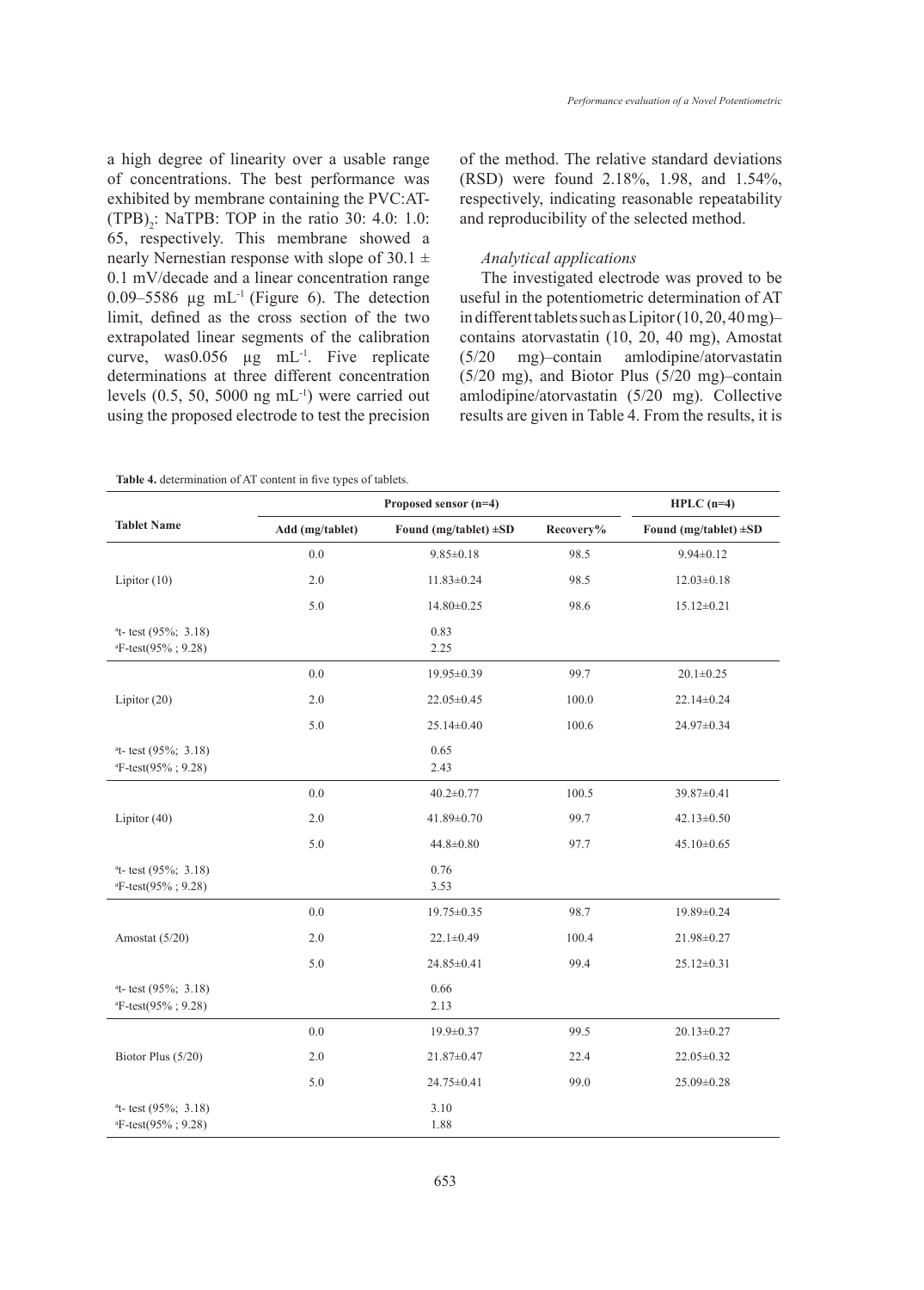

**Figure 6.** Calibration curve of AT (µg mL<sup>-1</sup>) obtained with proposed electrode at optimum membrane composition and measurement conditions.

evident that the present electrode is very useful as a potentiometric sensor for the determination of AT in pharmaceutical preparations. It must be mentioned that the electrode should be calibrated every day before measurements. If any deterioration in the slope is observed, the electrode must be replaced with another new one. To compare the proposed method to a reported method, AT in three Amostat, Biotor Plusand Lipitor tablets were assayed by HPLC method. Statistical comparison of the results of the proposed and reported methods (Table 4) was performed with regard to accuracy and precision using the t- and F-ratio tests. At 95%

confidence level, the calculated *t-* and *F-*values did not exceed the critical values, indicating that there is no significant difference between the proposed method and HPLC method with regard to accuracy and precision.

# **Conclusion**

We founded that, this plasticized PVC membrane containing  $AT-(TPB)$ <sub>2</sub> has been shown good sensitivity, reproducibility, selectivity and better life time. Also, it is very easy to prepare and has a wide linear dynamic range and low detection limit. The electrode

| <b>Method Name</b>           | <b>Sample preparation</b>               | L.R $(\mu g \, mL^{-1})$ | $LOD$ ( $\mu$ g mL <sup>-1</sup> ) | Ref.   |
|------------------------------|-----------------------------------------|--------------------------|------------------------------------|--------|
| Derivative Spectrophotometry | --                                      | $10 - 35$                | 1.75                               | [46]   |
| Spectrofluorimetry           | --                                      | $1.5 - 4.0$              | 0.012                              | $[47]$ |
| LC-MS/MS                     | Protein Precipitation                   | $0.0005 - 0.15$          | $\sim$ $\sim$                      | [48]   |
| capillary electrophoresis    |                                         | $1.0 - 100$              | 60                                 | [18]   |
| LC-MS                        | Solid phase extraction                  | $0.0002 - 0.03$          | 0.00006                            | [49]   |
| <b>HPLC-UV</b>               | Liquid-liquid-liquid<br>microextraction | $0.001 - 0.5$            | 0.0004                             | [50]   |
| Proposed sensor              |                                         | $0.09 - 5586$            | 0.056                              |        |

**Table 5.** the comparison of proposed sensor with other analytical methods for analysis of AT.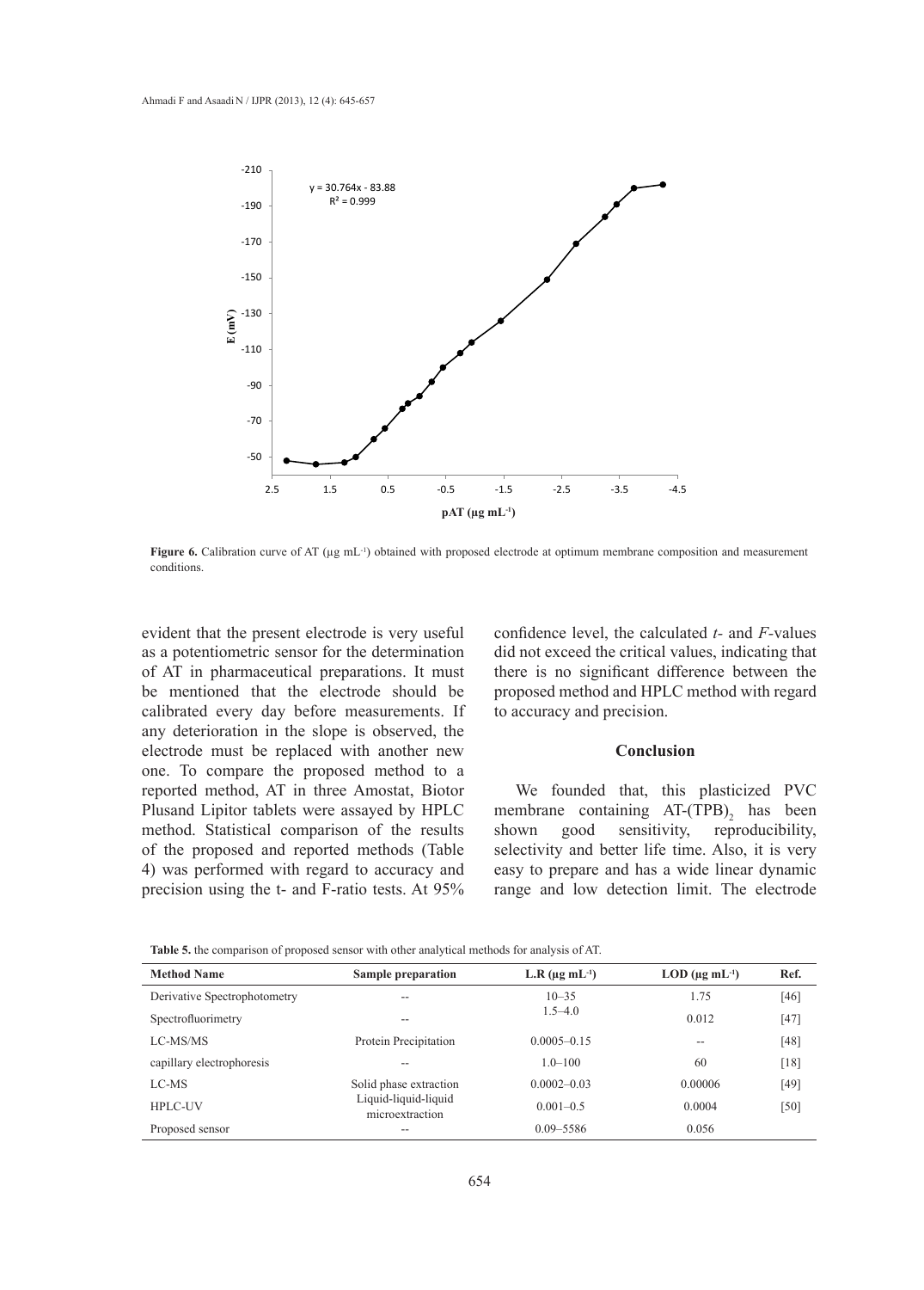works in a pH range of 4.5– 8, which makes it useful for measurements of AT in neutral and physiological pH. High selectivity, low detection limit, and rapid response make this electrode suitable for measuring the concentration of AT in pharmaceutical preparations, without any preconcentration or pretreatment steps. Table 5 compared the performance characteristics of the proposed electrode with other previously reported works for analysis of AT. Although, this work has higher limit of detection (LOD) and lower linear range (L.R) in comparison with other methods such as LC-MS or HPLC-UV, but it is more selective, easy to performance, economic, simple and does not need sample preparation.

### **Acknowledgments**

We gratefully acknowledge Vice Chancellor for Research and Technology, Kermanshah University of Medical Sciences for financial support. This work was performed in partial fulfillment of the requirements for a Pharm. D Nasim Assadi in Faculty of Pharmacy, Kermanshah University of Medical Sciences, Kermanshah-Iran.

#### **References**

- $(1)$  Lea AP and Mc Tavish D. Atorvastatin. A review of its pharmacology and therapeutic potential in the management of hyperlipidaemias. *Drugs* (1997) 53: 828-847.
- (2) Ness GC, Chambers CM and Lopez D. Atorvastatin action involves diminished recovery of hepatic HMG-CoA reductase activity. *J. Lipid* (1998) 39: 75-84.
- (3) Conde K, Pineda G, Newton RS and Fernandez ML. Hypocholesterolemic effects of 3-hydroxy-3 methylglutaryl coenzyme A (HMG-CoA) reductase inhibitors in the guinea pig: Atorvastatin versus simvastatin. *Biochem. Pharmacol*. (1999) 58: 1209- 1219.
- Malek Mohamammd M, Fahimi F, Fakharian A, (4) Karimi Gamishan M, Sistanizad M, Fayyazi N and Khalilzadeh S. Methacoline Challenge test as an Evaluator of Response to Statins in Bronchial Hyperresponsiveness. *Iran. J. Pharm. Res.* (2012) 11: 969-977.
- (5) Nawrocki JW, Weiss SR, Davidson MH, Sprecher DL, Schwartz SL, Lupien PJ, Jones PH, Haber HE and Black DM. Reduction of LDL cholesterol by 25% to 60% in patients with primary hypercholesterolemia by atorvastatin, a new HMG-CoA reductase inhibitor. *Arterioscler. Thromb. Vasc. Biol*. (1995) 15: 678-682.
- Jones P, Kafonek S, LauroraI and Hunninghake D. (6) Comparative dose efficacy study of atorvastatin versus simvastatin, pravastatin, lovastatin, and fluvastatin in patients with hypercholesterolemia (the CURVES study). *Am. J. Cardiol*. (1998) 81: 582-587.
- Black DM, Bakker-Arkema RG and Nawrocki JW. An (7) overview of the clinical safety profile of atorvastatin (lipitor), a new HMG-CoA reductase inhibitor. *Arch. Intern. Med*. (1998) 158: 577-584.
- Cheng X, Liao YH, Zhang J, Li B, Ge H, Yuan J, Wang (8) M, Lu B, Liu Y and Cheng Y. Effects of Atorvastatin on Th polarization in patients with acute myocardial infarction. *J. Eur. Heart. Failure* (2005) 7: 1099-1104.
- (9) Sever PS, Poulter NR, Dahlöf B, and Wedel H. Different time course for prevention of coronary and stroke events by atorvastatin in the Anglo-scandinavian cardiac outcomes trial–lipid-lowering arm (ASCOT-LLA). *Am. J. Cardiol.* (2005) 96: 39-44.
- $(10)$  Newman C, Tsai J, Szarek M, Luo D and Gibson E. Comparative safety of atorvastatin 80 mg versus 10 mg derived from analysis of 49 completed trials in 14, 236 patients. *Am. J. Cardial.* (2006) 97: 61-67.
- (11) Tousoulis D, Antoniades C, Katsi V, Bosinakou E, Kotsopoulou M, Tsioufis C and Stefanadis C. The impact of early administration of low-dose atorvastatin treatment on inflammatory process, in patients with unstable angina and low cholesterol level. *Int. J. Cardiol*. (2006) 109:48-52.
- (12) Bakker-Arkema RG, Davidson MH, Goldstein RJ, Isaacsohn RJ, Davignon SL, Weiss SR, Keilson LM, Brown WV, Miller VT, Shurzinske LJ and M BlackD. Efficacy and safety of a new HMG-CoA reductase inhibitor, atorvastatin, in patients with hypertriglyceridemia. *J. Am. Med. Assoc.* (1996) 275: 128-133.
- (13) Miao XS and Metcalfe CD. Determination of cholesterol-lowering statin drugs in aqueous samples using liquid chromatography–electrospray ionization tandem mass spectrometry. *J. Chromatogr. A* (2003) 998: 133-141.
- (14) Bullen WW, Miller RA and Hayes RN. Development and validation of a high-performance liquid chromatography tandem mass spectrometry assay for atorvastatin, ortho-hydroxyatorvastatin, and parahydroxy atorvastatin in human, dog, and rat plasma. *J. Am. Soc. Mass Spectrom*. (1999) 10: 55-66.
- (15) Jemal M, Ouyang Z, Chen BC and Teitz D. Quantitation of the acid and lactone forms of atorvastatin and its biotransformation products in human serum by highperformance liquid chromatography with electrospray tandem mass spectrometry. *Rapid Commun. Mass Spectrom*. (1999) 13: 1003-1015.
- (16) Hai-Rong S, Zhong-Dong L and Ming-Kang Z. HPLC assay and pharmacokinetic study of atorvastatin in beagle dogs after oral administration of atorvastatin self-microemulsifying drug delivery system. *Die Pharmazie* (2006) 61: 18-20.
- Bahrami G, Mohammadi B, Mirzaeei S and (17)Kiani A. Determination of atorvastatin in human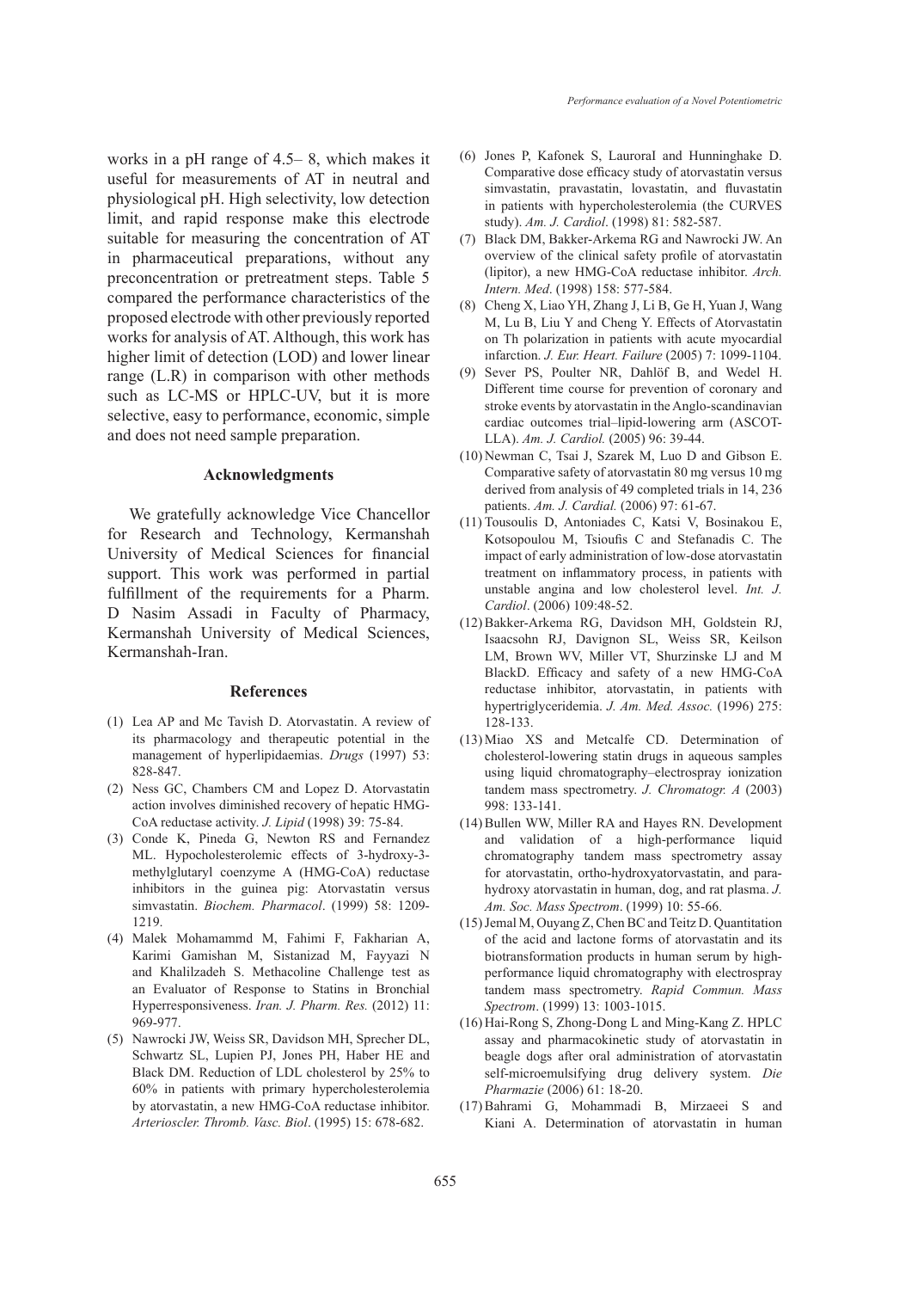serum by reversed-phase high-performance liquid chromatography with UV detection. *J. Chromatogr. B* (2005) 826: 41-45.

- (18) AlShehri MM. A validated capillary electrophoresis method for simultaneous determination of ezetimibe and atorvastatin in pharmaceutical formulations. *Saudi Pharm. J.* (2012) 20: 143-148.
- Erturk S, Aktas ES, Ersoy L and Fıcıcıoglulu S. An (19) HPLC method for the determination of atorvastatin and its impurities in bulk drug and tablets. *J. Pharm. Biomed. Anal*. (2003) 33:1017-1023.
- (20) Erturk S, Onal A and Cetin S M. Analytical methods for the quantitative determination of 3-hydroxy-3 methylglutaryl coenzyme a reductase inhibitors in biological samples. *J. Chromatogr. B* (2003) 793: 193- 205.
- (21) Darwish HW, Hassan SA, Salem MY and El-Zeiny BA. Three different spectrophotometric methods manipulating ratio spectra for determination of binary mixture of Amlodipine and Atorvastatin. *Spectrochim. Acta A* (2011) 83: 140-148.
- (22) Ahmadi F and Ghordoie-Milan R. Spectrophotometric determination of atorvastatin and amlodipine by H-point standard addition method with simultaneous addition of both analytes innonaqueous solution. *Collec. Czech. Chem. Commun*. (2011) 76: 193-205.
- Farahani H, Norouzi P, Beheshti A, Sobhi HR, Dinarvand (23) R and Ganjali MR. Quantitation of atorvastatin in human plasma using directly suspended acceptor droplet in liquid–liquid–liquid microextraction and high-performance liquid chromatography-ultraviolet detection. *Talanta* (2009) 80: 1001-1006.
- (24) Mohammadi A, Rezanour N, Ansari Dogaheh M, Ghorbani Bidkorbeh F, Hashem M and Walker RB. A stability-indicating high performance liquid chromatographic (HPLC) assay for the simultaneous determination of atorvastatin and amlodipine in commercial tablets. *J. Chromatogr. B* (2007) 846: 215- 221.
- (25) Skorda D and Kontoyannis CG. Identification and quantitative determination of atorvastatin calcium polymorph in tablets using FT-Raman spectroscopy. *Talanta* (2008) 74: 1066-1070.
- (26) Valesky RJ, LiuL G, Musson D and Zhao JJ. Automated enzyme inhibition assay method for the determination of atorvastatin-derived HMG-CoA reductase inhibitors in human plasma using radioactivity detection. *J. Pharmacol. Toxicol. Methods* (2008) 57: 61-69.
- (27) Kadav AA and Vora DN. Stability indicating UPLC method for simultaneous determination of atorvastatin, fenofibrate and their degradation products in tablets. *J. Pharmaceut. Biomed. Anal*. (2008) 48: 120-126.
- (28) Novakova L, Satınsky D and Solich P. HPLC methods for the determination of simvastatin and atorvastatin. *Trend Anal. Chem*. (2008) 27: 352-367.
- (29) Ahmadi F, Ahmadi J and Rahimi-Nasrabadi M. Computational approaches to design a molecular imprinted polymer for highselective extraction of 3,4-methylenedioxymethamphetamine from plasma*. J.*

*Chromatogr. A* (2011) 1218: 7739-7747.

- Gholivand MB, Khodadadian M and Ahmadi F. (30) Computer aided-molecular design and synthesis of a high selective molecularlyimprinted polymer for solidphase extraction of furosemide from human plasma*. Anal. Chim. Acta* (2010) 658: 225-232.
- (31) Ahmadi F, Asgharloo H, Sadeghi S, Gharehbagh-Aghababa V and Adibi H. Post-derivatization procedure for determination of hippuric acid after extraction by an automated micro solid phase extraction system and monitoring by gas chromatography. *J. Chromatogr. B* (2009) 877: 2945-2951.
- Alizadeh N and Mehdipour R. Drug-selective electrode (32) for ketamine determination in pharmaceutical preparations and electrochemical study of drug with BSA. *J. Pharm. Biomed. Anal*. (2002) 30:725-731.
- (33) Arvand M, Vejdani M and Moghimi M. Construction and performance characterization of an ion selective electrode for potentiometric determination of atenolol in pharmaceutical preparations. *Desalination* (2008) 225: 176-184.
- (34) Hussien EM, Abdel-Gawada FM and Issa YM. Ionselective electrodes for determination of fluoxetine in capsules and in biological fluids. *Biochem. Engineer. J*. (2011) 53: 210-215.
- Ganjali1 MR, Gholivand MB, Rahimi-Nasrabadi (35) M, Maddah B, Salavati-Niasari M and Ahmadi F. Synthesis of a new octadentates schiff's base and its application in construction of a highly selective and sensitive lanthanum (III) membrane sensor*. Sensor Lett.* (2006) 4: 356-363.
- Gholivand MB, Ahmadi F and Rafiee E. A novel Al (36) (III)-selective electrochemical sensor based on N,N' bis (salicylidene)-1,2-phenylenediamine complexes*. Electroanalysis* (2006) 16: 1620-1626.
- (37) Gholivand MB, Rahimi-Nasrabadi M, Ganjali MR and Salavati-Niasari M. Highly selective and sensitive copper membrane electrode based on a new synthesized Schiff base. *Talanta* (2007) 73: 553-560.
- (38) Khalil S, Kelzieh A and Ibrahim SA. Ion-selective electrode for the determination of prazosin in tablets. *J. Pharm. Biomed. Anal*. (2003) 33: 825-829.
- (39) Cosofret VV and Buck RP. Evaluation of the selectivity coefficients in pharmaceutical analysis. *Analyst* (1984) 109: 1321-1328.
- (40) Hussiena EM, Abdel-Gawada FM and Issa YM. Ionselective electrodes for determination of fluoxetine in capsules and inbiological fluids. *Biochem. Engin. J.* (2011) 53: 10–215.
- (41) Rahimi-Nasrabadi M, Ahmadi F, Pourmortazavi SM, Ganjali MR and Alizadeh K. Conductometric study of complex formations between some substituted pyrimidines and some metal ions in acetonitrile and the determination of thermodynamic parameters*. J. Mol. Liq*. (2009) 144: 97-101.
- El-Ragehy NA, El-Kosasy AM, Abbas SS and (42)El-Khatee SZ. Polymeric membrane electrodes for selective determination of the central nervous system acting drugs fluphenazine hydrochloride and